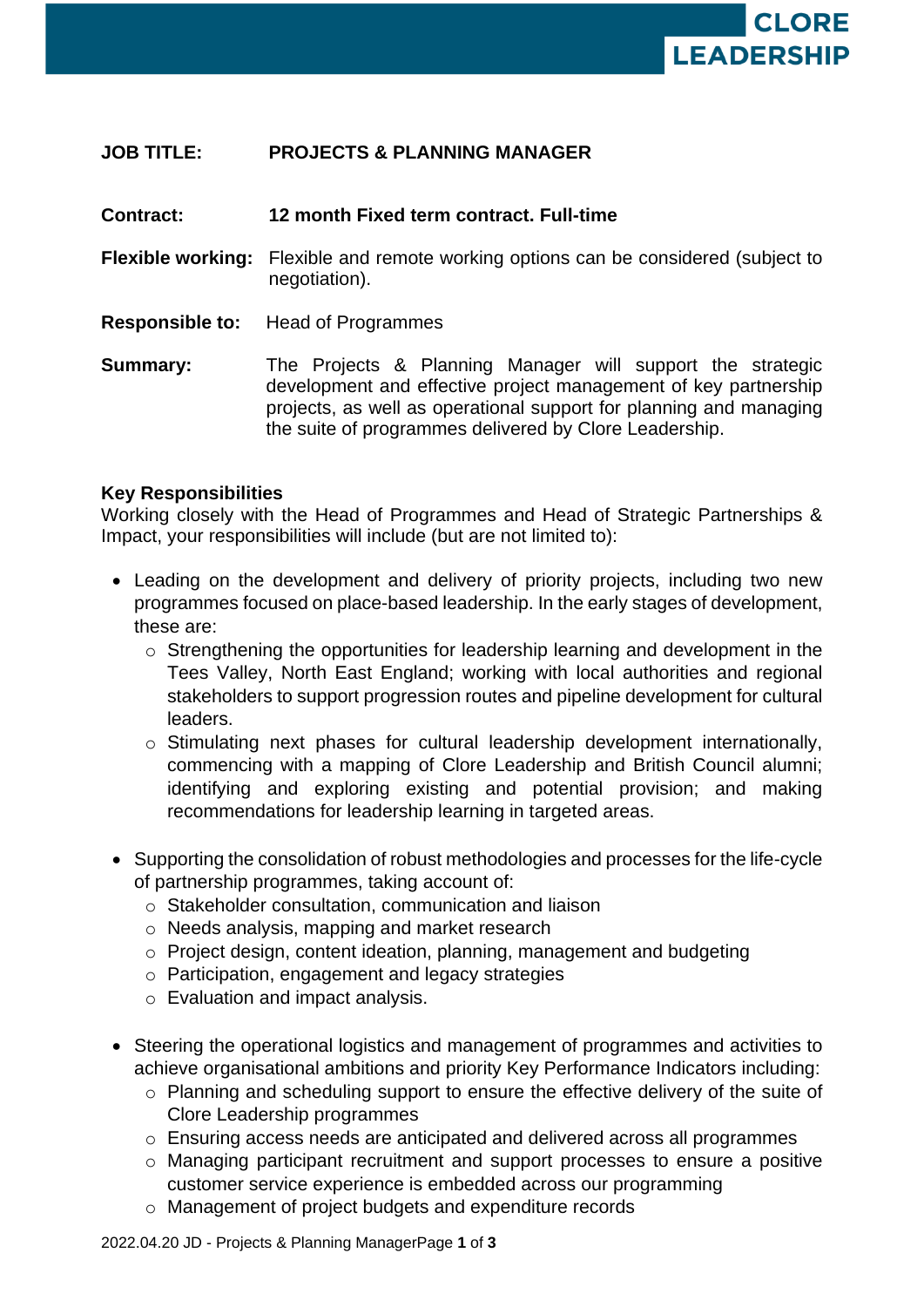- o Working with other members of the Clore Leadership team to
	- Maintain and develop administrative systems and processes
	- Rationalise and implement appropriate evaluation methodologies for discrete projects, taking account of the reporting needs of funders and partners
	- **Ensure the learning and impact from projects and programmes are gathered** and shared across the team as a whole.
- Working as part of the Clore Leadership team to develop and promote an inclusive and equitable culture and working practices across our organisation.
- Working in a flexible, cooperative way to contribute to the general administration of Clore Leadership, supporting colleagues where necessary and being prepared to take on any other administrative duties that may be reasonably required.

## **Person Specification**

## **Essential**

- Strong and demonstrable project management experience & acumen.
- The ability to work strategically, think creatively and critically, and to generate ideas, be proactive and use own initiative.
- Knowledge of the design and management of learning and professional development programmes.
- Sound understanding of quality assurance indicators in relation to programme design and delivery.
- Knowledge of current issues relating to leadership in the arts & cultural sectors.
- Proven ability to work collaboratively with multiple stakeholders.
- A proactive approach to workload planning and delivery.
- Ability to rationalise and manage a full and varied workload, to work unsupervised and meet deadlines.
- Clear understanding of and commitment to Equality, Diversity & Inclusion and how they relate to programme design and the delivery of public-facing events & training.
- Excellent organisational, operational and communication skills.
- High standard of accuracy and ability to pay close attention to detail.
- Supportive and empowering approach to working with others, as part of a small, busy and collaborative team.

## **Desirable**

- Experience of preparing funding applications and reporting against grants.
- Understanding of customer service driven approaches.
- Experience working on international projects.
- Experience of the design and implementation of application, assessment and selection processes.
- Experience in the preparation and writing of evaluation and impact reports.
- Experience of data collection and analysis, working with CRM systems.
- Experience of digital learning platforms.